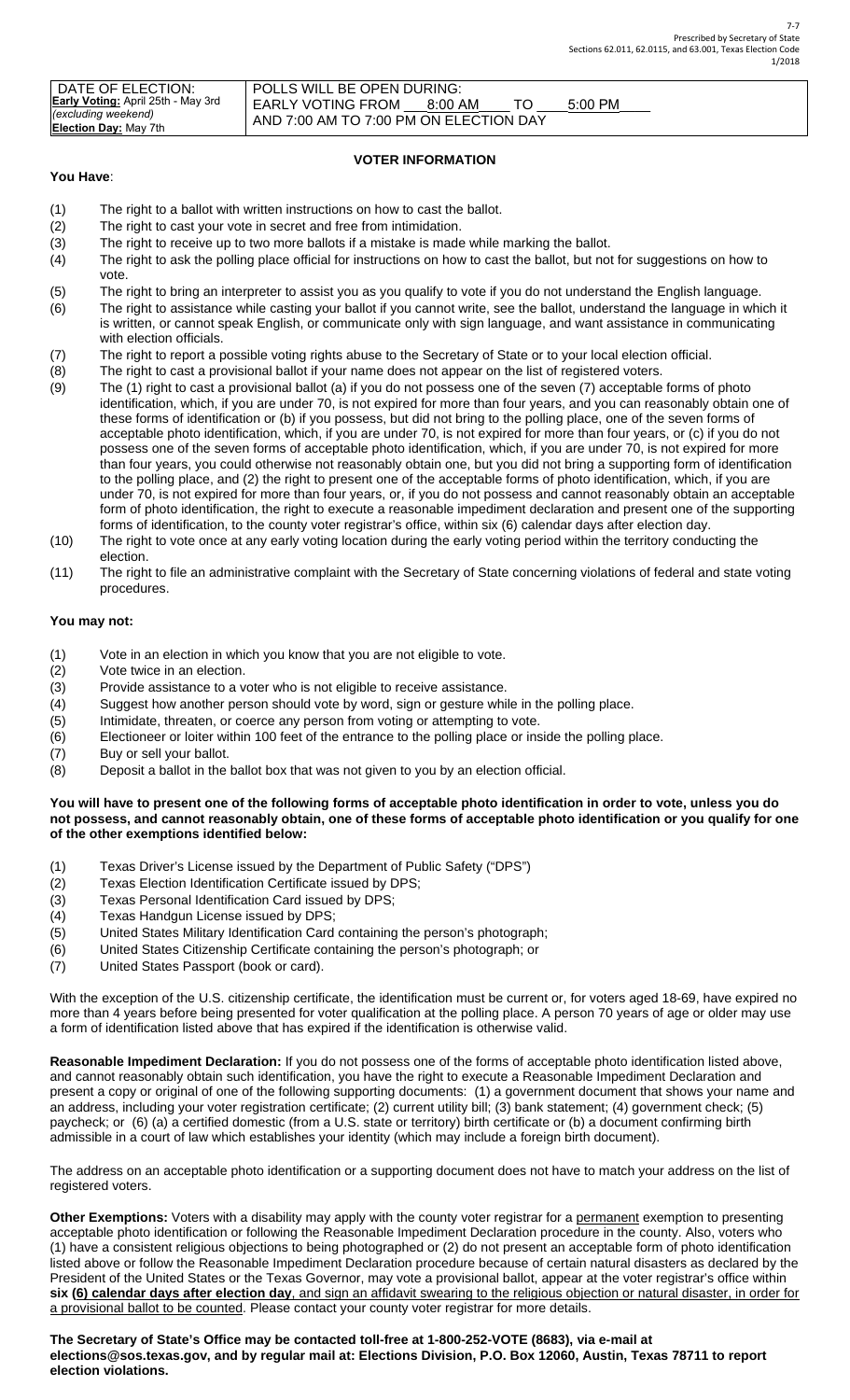| l FECHA DE LA ELECCION:                                   | LAS CASILLAS ELECTORALES ESTARÁN ABIERTAS: |  |  |  |
|-----------------------------------------------------------|--------------------------------------------|--|--|--|
| Votación Anticipada: 25 Abril - 3 Mayo (excluyendo fin de | DURANTE LAS VOTACIONES ANTICIPADAS         |  |  |  |
| semana)                                                   | 5:00 PM Y DF<br>8:00 AM A<br>DE            |  |  |  |
| <b>Día de Elección:</b> 7 Mayo                            | 7:00 AM A 7:00 PM EL DÍA DE LAS ELECCIONES |  |  |  |

### **INFORMACIÓN PARA VOTANTES**

### **Usted tiene:**

- (1) Derecho a recibir una boleta electoral con instrucciones por escrito sobre cómo ejercer su voto.
- (2) Derecho a ejercer su voto en secreto y sin intimidación.
- (3) Derecho a recibir hasta dos boletas adicionales si ha marcado erróneamente la boleta.
- (4) Derecho a pedir instrucciones al funcionario de la casilla electoral sobre cómo ejercer su voto, pero no para pedir sugerencias sobre por quién o por que votar.
- (5) Derecho de traer con usted un intérprete para que le traduzca durante el proceso de verificación en la casilla si usted no entiende inglés.
- (6) Derecho a asistencia mientras ejerce su voto si usted no puede escribir, ver la boleta, entiende el idioma en el cual está escrita, o no puede hablar inglés, o se comunica solamente por lenguaje de señas, y quiere asistencia para comunicarse con los funcionarios electorales.
- (7) Derecho a reportar posibles abusos en contra de sus derechos electorales con el Secretario de Estado o con su funcionario electoral local.
- (8) Derecho a ejercer su voto provisional si su nombre no aparece en la lista de votantes registrados.
- (9) Derecho a (1) ejercer su voto provisional (a) si no posee una de las siete (7) formas de identificación aprobadas con fotografía, que, si tiene menos de 70 años, no haya vencido más de cuatro años antes, y puede razonablemente obtener una de estas formas de identificación o (b) posee una de las siete formas de identificación aprobadas con fotografía, que, si tiene menos de 70 años, no haya vencido más de cuatro años antes, pero no la llevo a la casilla electoral, o (c) no posee una de las siete formas de identificación aprobadas con fotografía, que, si tiene menos de 70 años, no haya vencido más de cuatro años antes, de lo contrario no podría obtener una razonablemente, pero no llevo una forma de identificación adicional a la casilla electoral, y (2) derecho a presentar una de las formas de identificación aprobadas con fotografía, que, si tiene menos de 70 años, no haya vencido más de cuatro años antes, o, si no posee y no puede obtener razonablemente una forma de identificación aprobada con fotografía, el derecho a llenar una declaración de impedimento razonable y presentar una de las formas adicionales de identificación, a la oficina del registrador de votantes dentro de seis (6) días calendario después del día de la elección.
- (10) Derecho a votar una vez en cualquier sitio donde se estén llevando a cabo las votaciones anticipadas durante el periodo de las elecciones anticipadas dentro del territorio donde se esté llevando a cabo la elección.
- (11) Derecho a presentar una queja administrativa ante el Secretario de Estado con respecto a violaciones de los procedimientos electorales estatales y federales.

#### **Usted no puede:**

- (1) Votar en una elección si usted sabe que no cumple con los requisitos para votar.
- (2) Votar dos veces en la misma elección.
- (3) Prestarle ayuda a un votante que no cumple con los requisitos para recibir asistencia.
- (4) Sugerir verbalmente, por medio de señas o gestos, por quien o por que debe votar una persona que se encuentra en la casilla electoral.
- (5) Intimidar, amenazar u obligar o coaccionar a una persona para que no vote o considere no votar.
- (6) Hacer campaña, propaganda electoral o merodear a menos de 100 pies de la entrada al centro de casillas electorales o dentro del mismo.
- (7) Comprar o vender su boleta.
- (8) Depositar una boleta en la urna electoral si usted no recibió esa boleta por parte de un funcionario electoral.

**Usted tendrá que presentar una de las siguientes formas de identificación aprobadas con fotografía para ejercer su voto, a menos que no posee, y no puede razonablemente obtener, una de las formas de identificación aprobadas con fotografía o califica para una de las exenciones nombradas a continuación:**